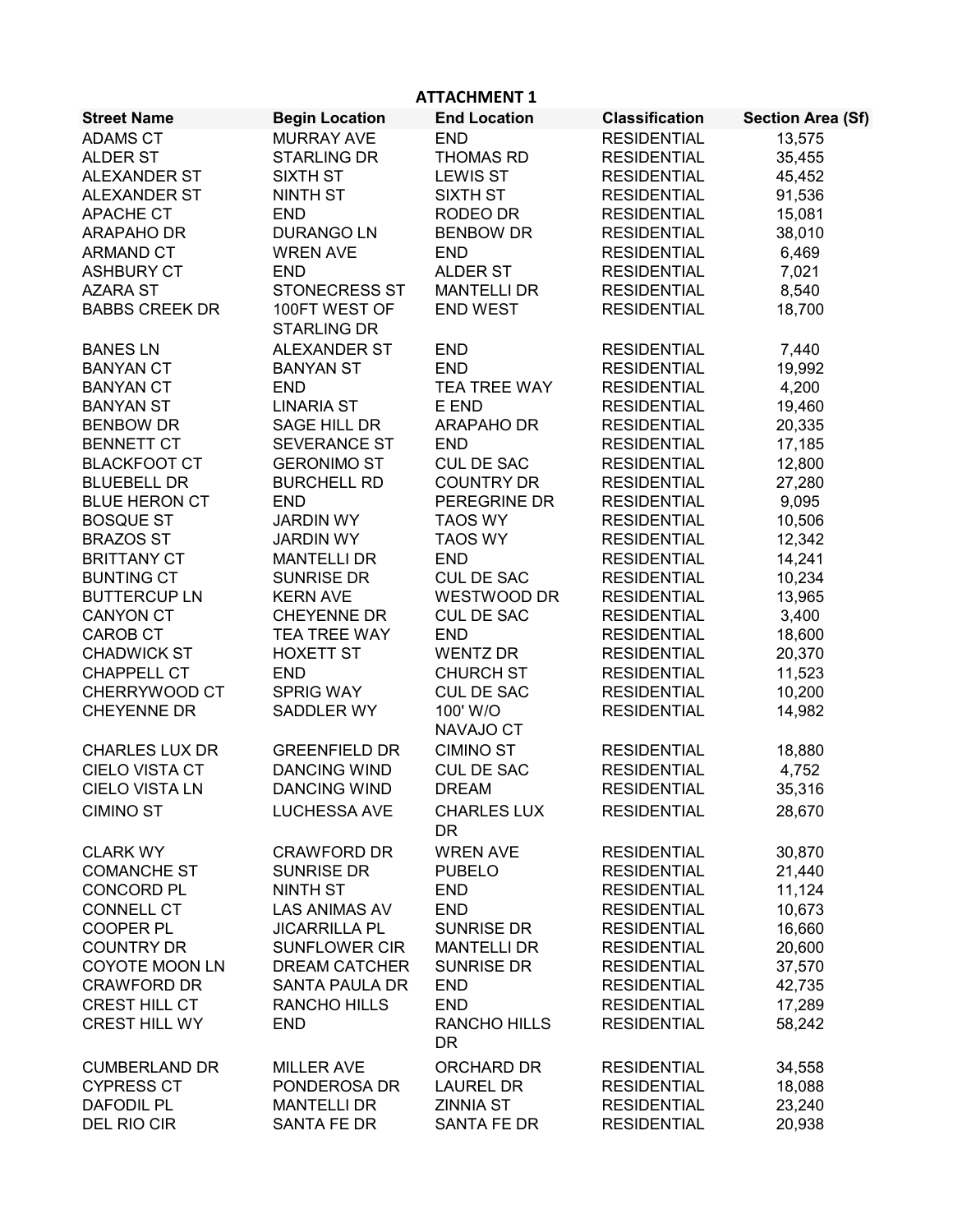| <b>Street Name</b>                  | <b>Begin Location</b>              | <b>End Location</b>              | <b>Classification</b>                    | <b>Section Area (Sf)</b> |
|-------------------------------------|------------------------------------|----------------------------------|------------------------------------------|--------------------------|
| DESERT BLOOM PL                     | O'KEEFE LANE                       | <b>SUNRISE DRIVE</b>             | <b>RESIDENTIAL</b>                       | 25,346                   |
| <b>DOVETAIL WAY</b>                 | RANCHO HILLS                       | <b>END</b>                       | <b>RESIDENTIAL</b>                       | 51,272                   |
| DREAM CATCHER WY                    | <b>CIELO VISTA WAY</b>             | <b>SUNRISE DRIVE</b>             | <b>RESIDENTIAL</b>                       | 25,024                   |
| <b>EAGLE HILLS WY</b>               | <b>BLANKWING WY</b>                | 300' S/O                         | <b>RESIDENTIAL</b>                       | 32,760                   |
|                                     |                                    | PEREGRINE DR                     |                                          |                          |
| <b>EAGLE'S NEST LN</b>              | <b>EAGLE HILLS WY</b>              | 324' N/O EAGLE                   | <b>RESIDENTIAL</b>                       | 11,016                   |
|                                     |                                    | <b>HILLS WY</b>                  |                                          |                          |
| <b>EAGLE'S NEST LN</b>              | 324' N/O EAGLE                     | PEREGRINE DR                     | <b>RESIDENTIAL</b>                       | 37,706                   |
| <b>EAGLE VIEW WY</b>                | LONGMEADOW                         | 241' N/O                         | <b>RESIDENTIAL</b>                       | 31,110                   |
| <b>EAGLE VIEW WY</b>                | 241' N/O                           | PEREGRINE DR                     | <b>RESIDENTIAL</b>                       | 16,592                   |
| <b>EDEN ST</b>                      | <b>WREN AV</b>                     | <b>FLORAL ST</b>                 | <b>RESIDENTIAL</b>                       | 46,340                   |
| <b>ELECTA CT</b>                    | LAS ANIMAS AVE                     | <b>CUL DE SAC</b>                | <b>RESIDENTIAL</b>                       | 20,988                   |
| <b>ERVIN CT</b>                     | <b>MONTEREY ROAD</b>               | CUL DE SAC                       | <b>RESIDENTIAL</b>                       | 8,330                    |
| FELLOM CT                           | <b>MURRAY AV</b>                   | <b>END</b>                       | <b>RESIDENTIAL</b>                       | 16,450                   |
| <b>FERAGALLI CT</b>                 | <b>HIRASAKI DR</b>                 | <b>CUL DE SAC</b>                | <b>RESIDENTIAL</b>                       | 17,578                   |
| FESTA AGLIO CT                      | <b>HIRASAKI DR</b>                 | CUL DE SAC                       | <b>RESIDENTIAL</b>                       | 21,046                   |
| <b>FESTA AGLIO DR</b>               | <b>HIRASAKI AV</b>                 | PADOVA DR                        | <b>RESIDENTIAL</b>                       | 31,430                   |
| <b>FILICE DR</b>                    | <b>SOUTH END</b>                   | <b>NORTH END</b>                 | <b>RESIDENTIAL</b>                       | 99,482                   |
| <b>FLORAL ST</b>                    | <b>EDEN ST</b>                     | <b>MANTELLI DR</b>               | <b>RESIDENTIAL</b>                       | 21,665                   |
| <b>FORUNATA PL</b>                  | <b>FOREST ST</b>                   | <b>GENNARO WAY</b>               | <b>RESIDENTIAL</b>                       | 7,680                    |
| <b>FOXGLOVE CT</b>                  | <b>END</b>                         | WILD IRIS DR                     | <b>RESIDENTIAL</b>                       | 11,288                   |
| <b>FREEMAN CT</b>                   | <b>LAS ANIMAS RD</b>               | <b>END</b>                       | <b>RESIDENTIAL</b>                       | 24,311                   |
| <b>GARFIELD CT</b>                  | <b>MURRAY AV</b>                   | <b>END</b>                       | <b>RESIDENTIAL</b>                       | 16,386                   |
| <b>GENNARO WY</b>                   | <b>LEWIS ST</b>                    | <b>FORTUNATA</b>                 | <b>RESIDENTIAL</b>                       | 13,600                   |
|                                     |                                    | <b>PLACE</b>                     |                                          |                          |
| <b>GERONIMO ST</b>                  | <b>ZUNI LANE</b>                   | <b>SHOSHONE</b><br><b>STREET</b> | <b>RESIDENTIAL</b>                       | 40,256                   |
| <b>GOLD FINCH CT</b>                | <b>SPARROW GLEN</b>                | <b>CUL DE SAC</b>                | <b>RESIDENTIAL</b>                       | 7,905                    |
| <b>GOLDEN SKY WY</b>                | <b>DREAM CATCHER</b>               | <b>SUNRISE DRIVE</b>             | <b>RESIDENTIAL</b>                       | 23,732                   |
| <b>GRANT CT</b>                     | <b>MURRAY AVE</b>                  | <b>END</b>                       | <b>RESIDENTIAL</b>                       | 14,037                   |
| <b>GRANDE DR</b>                    | <b>CHEYENNE DR</b>                 | <b>SPRIG WAY</b>                 | <b>RESIDENTIAL</b>                       | 10,080                   |
| <b>GREYSTONE CT</b>                 | <b>KERN AVE</b>                    | <b>END</b>                       | <b>RESIDENTIAL</b>                       | 17,916                   |
| <b>HADLEY CT</b>                    | <b>END</b>                         | <b>ROGERS LN</b>                 | <b>RESIDENTIAL</b>                       | 23,738                   |
| <b>HAWTHORNE ST</b>                 | <b>WISTERIA DR</b>                 | <b>ALDER ST</b>                  | <b>RESIDENTIAL</b>                       | 7,350                    |
| <b>HAYFIELD ST</b>                  | POPPYFIELD ST                      | <b>GREENFIELD DR</b>             | <b>RESIDENTIAL</b>                       | 17,578                   |
| <b>HOLLYHOCK CT</b>                 | <b>HOLLYHOCK LN</b>                | <b>CUL DE SAC</b>                | <b>RESIDENTIAL</b>                       | 7,800                    |
| <b>HOGAN WY</b>                     | <b>END</b>                         | SADDLER DR                       | <b>RESIDENTIAL</b>                       | 24,520                   |
| <b>HOLLYHOCK LN</b>                 | <b>MANTELLI DR</b>                 | <b>HOLLYHOCK CT</b>              | <b>RESIDENTIAL</b>                       | 39,000                   |
| HONEY CT                            | <b>FLORAL ST</b>                   | <b>END</b>                       | <b>RESIDENTIAL</b>                       | 7,568                    |
| <b>HOOVER CT</b>                    | <b>END</b>                         | <b>ROGERS LN</b>                 | <b>RESIDENTIAL</b>                       | 15,510                   |
| <b>HOPILN</b>                       | <b>SUNRISE DR</b>                  | O'KEEFE CT                       | <b>RESIDENTIAL</b>                       | 24,045                   |
| <b>IRONBARK ST</b>                  | <b>STONECRESS ST</b>               | <b>MANTELLI DR</b>               | <b>RESIDENTIAL</b>                       | 9,040                    |
| <b>JACARANDA WY</b>                 | <b>SOUTH END</b>                   | <b>NORTH END</b>                 | <b>RESIDENTIAL</b>                       | 27,051                   |
| <b>JARDIN WY</b>                    | <b>BRAZOS ST</b>                   | <b>BOSQUE ST</b>                 | <b>RESIDENTIAL</b>                       | 12,480                   |
| <b>JICARILLA PL</b>                 | <b>EAGLE VIEW WAY</b>              | <b>COOPER PL</b>                 | <b>RESIDENTIAL</b>                       | 21,760                   |
| <b>KENNEDY CT</b>                   | <b>MURRAY AV</b>                   | <b>END</b>                       | <b>RESIDENTIAL</b>                       | 17,904                   |
| KIOWA CT                            | <b>JICARILLA PL</b>                | <b>CUL DE SAC</b>                | <b>RESIDENTIAL</b>                       | 7,680                    |
| <b>KITE DR</b><br><b>KOSHARE PL</b> | PEREGRINE DR<br><b>COMANCHE ST</b> | <b>SUNRISE DR</b><br>SHOSHONE ST | <b>RESIDENTIAL</b><br><b>RESIDENTIAL</b> | 7,786<br>24,650          |
| LA PRIMAVERA WY                     | <b>WREN AVE</b>                    | <b>TAOS WAY</b>                  | <b>RESIDENTIAL</b>                       | 28,458                   |
| <b>LAREDO WY</b>                    | <b>SUNRISE DR</b>                  | <b>RIO GRANDE</b>                | <b>RESIDENTIAL</b>                       | 14,525                   |
|                                     |                                    | <b>WY</b>                        |                                          |                          |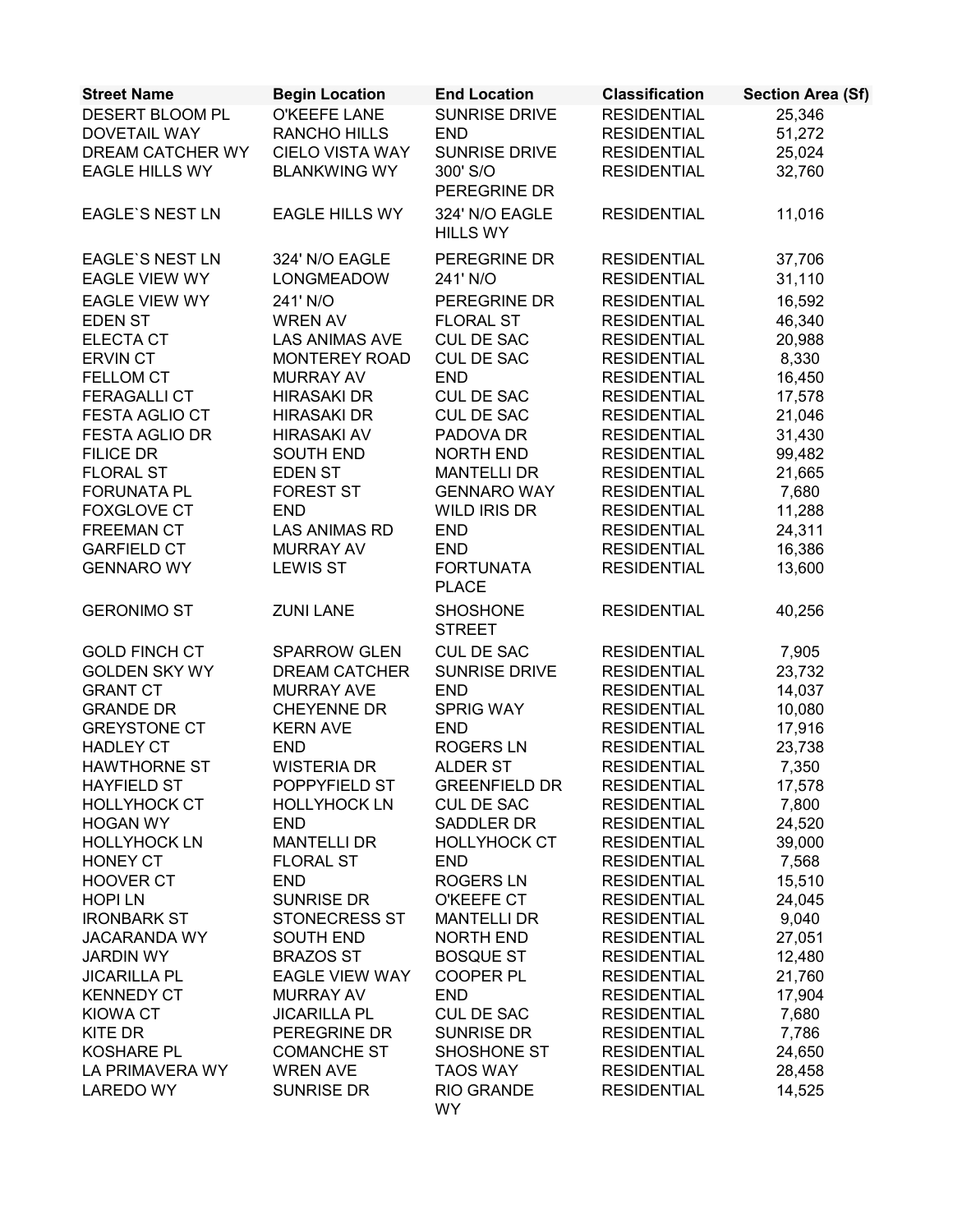| <b>Street Name</b>     | <b>Begin Location</b> | <b>End Location</b>             | <b>Classification</b> | <b>Section Area (Sf)</b> |
|------------------------|-----------------------|---------------------------------|-----------------------|--------------------------|
| <b>LAS ANIMAS AV</b>   | <b>MONTEREY RD</b>    | <b>ROAD</b><br><b>NARROWS</b>   | <b>RESIDENTIAL</b>    | 20,468                   |
| <b>LEARNARD WY</b>     | <b>MANTELLI DR</b>    | <b>BRENTWOOD</b><br>LN          | <b>RESIDENTIAL</b>    | 19,176                   |
| <b>LILLY AVE</b>       | <b>LIMAN AVE</b>      | <b>RONAN AVE</b>                | <b>RESIDENTIAL</b>    | 10,136                   |
| <b>LINARIA ST</b>      | <b>BANYAN ST</b>      | OLEA CT                         | <b>RESIDENTIAL</b>    | 7,880                    |
| <b>LINNET CT</b>       | DOVETAIL WAY          | <b>CUL DE SAC</b>               | <b>RESIDENTIAL</b>    | 13,736                   |
| <b>LISA CT</b>         | <b>END</b>            | NICOLE WY                       | <b>RESIDENTIAL</b>    | 10,681                   |
| LONGMEADOW CT          | <b>RANCHO HILLS</b>   | W END                           | <b>RESIDENTIAL</b>    | 39,375                   |
| LUCHESSA AVE           | <b>CIMINO ST</b>      | <b>GREENFIELD DR</b>            | <b>RESIDENTIAL</b>    | 40,880                   |
| <b>MADISON CT</b>      | <b>MURRAY AV</b>      | <b>END</b>                      | <b>RESIDENTIAL</b>    | 16,563                   |
| <b>MARTIRI DR</b>      | <b>HIRASAKI AV</b>    | PADOVA DR                       | <b>RESIDENTIAL</b>    | 21,000                   |
| <b>MARTIRI CT</b>      | <b>HIRASAKI DR</b>    | <b>CUL DE SAC</b>               | <b>RESIDENTIAL</b>    | 15,130                   |
| <b>MIMOSA CT</b>       | <b>BANYAN CT</b>      | <b>END</b>                      | <b>RESIDENTIAL</b>    | 11,655                   |
| <b>MORO CT</b>         | <b>HIRASAKI DR</b>    | <b>CUL DE SAC</b>               | <b>RESIDENTIAL</b>    | 18,734                   |
| <b>MORO DR</b>         | <b>HIRASAKI AV</b>    | PADOVA DR                       | <b>RESIDENTIAL</b>    | 19,176                   |
| <b>MURAOKA DR</b>      | <b>NAGAREDA DR</b>    | YAMANE DR                       | <b>RESIDENTIAL</b>    | 44,145                   |
| NAGAREDA DR            | <b>FOREST DR</b>      | <b>MURAOKA DR</b>               | <b>RESIDENTIAL</b>    | 23,670                   |
| NAVAJO CT              | <b>CHEYENNE DR</b>    | CUL DE SAC                      | <b>RESIDENTIAL</b>    | 4,080                    |
| <b>NECTAR CT</b>       | <b>END</b>            | <b>FLORAL ST</b>                | <b>RESIDENTIAL</b>    | 6,506                    |
| <b>NORTH EGRET CT</b>  | <b>CREST HILL DR</b>  | <b>END</b>                      | <b>RESIDENTIAL</b>    | 6,035                    |
| NICOLE CT              | <b>END</b>            | NICOLE WY                       | <b>RESIDENTIAL</b>    | 9,754                    |
| NICOLE WY              | <b>MESA RD</b>        | <b>CARIGNANE DR</b>             | <b>RESIDENTIAL</b>    | 35,496                   |
| <b>NINTH ST</b>        | <b>VALLEY FORGE</b>   | <b>PRINCEVALLE</b>              | <b>RESIDENTIAL</b>    | 36,260                   |
| OHLONE WAY             | <b>SUNRISE DR</b>     | <b>SPRIG WAY</b>                | <b>RESIDENTIAL</b>    | 14,416                   |
| OKEEFE CT              | <b>HOPILN</b>         | E. END CDS                      | <b>RESIDENTIAL</b>    | 22,155                   |
| ORINDA WY              | <b>MARIPOSA ST</b>    | <b>LONG MEADOW</b><br><b>DR</b> | <b>RESIDENTIAL</b>    | 21,456                   |
| PADOVA DR              | SORRENTO DR           | MORO DR                         | <b>RESIDENTIAL</b>    | 30,975                   |
| PADOVA DR              | <b>SIENA CT</b>       | SORRENTO DR                     | <b>RESIDENTIAL</b>    | 32,232                   |
| PARTRIDGE DR           | <b>END</b>            | CALLE DEL REY                   | <b>RESIDENTIAL</b>    | 35,405                   |
| PEREGRINE DR           | RANCHO HILLS          | EAGLE VIEW WY                   | <b>RESIDENTIAL</b>    | 57,528                   |
| PERIWINKLE DR          | <b>END</b>            | <b>MANTELLI DR</b>              | <b>RESIDENTIAL</b>    | 18,141                   |
| PHEASANT DR            | THISTLE WY            | <b>CALLE DEL REY</b>            | <b>RESIDENTIAL</b>    | 51,000                   |
| POLK CT                | <b>MURRAY AVE</b>     | END                             | <b>RESIDENTIAL</b>    | 14,565                   |
| PONDEROSA DR           | THIRD ST              | <b>CYPRESS CT</b>               | <b>RESIDENTIAL</b>    | 28,200                   |
| PRAIRIE OWL CT         | SPRIG WY              | N. END CDS                      | <b>RESIDENTIAL</b>    | 9,765                    |
| PUEBLO CT              | <b>ZUNILN</b>         | W. END                          | <b>RESIDENTIAL</b>    | 15,363                   |
| <b>RANCHO HILLS CT</b> | <b>END</b>            | <b>MANTELLI DR</b>              | <b>RESIDENTIAL</b>    | 12,701                   |
| RIO GRANDE WY          | <b>LAREDO WY</b>      | SEDONA WY                       | <b>RESIDENTIAL</b>    | 18,054                   |
| ROCKROSE CT            | <b>LARKSPUR LN</b>    | <b>END</b>                      | <b>RESIDENTIAL</b>    | 9,121                    |
| <b>ROGERS LN</b>       | <b>SIXTH ST</b>       | <b>LEWIS ST</b>                 | <b>RESIDENTIAL</b>    | 38,400                   |
| <b>RONAN AVE</b>       | <b>WREN AVE</b>       | <b>CHURCH ST</b>                | <b>RESIDENTIAL</b>    | 48,510                   |
| SANTA INEZ CT          | <b>SAN MIGUEL ST</b>  | <b>END</b>                      | <b>RESIDENTIAL</b>    | 19,049                   |
| SANTA FE DR            | <b>TAOS WY</b>        | <b>CHURCH ST</b>                | <b>RESIDENTIAL</b>    | 15,283                   |
| SEDONA WY              | SUNRISE DR            | RIO GRANDE<br><b>WY</b>         | <b>RESIDENTIAL</b>    | 14,560                   |
| SHOOTING STAR CT       | <b>HOLLYHOCK LANE</b> | <b>CUL DE SAC</b>               | <b>RESIDENTIAL</b>    | 8,169                    |
| SHOSHONE WY            | <b>KOSHARE</b>        | PUBELO COURT                    | <b>RESIDENTIAL</b>    | 10,868                   |
| <b>SIENA DR</b>        | <b>HIRASAKI DR</b>    | SORRENTO CT                     | <b>RESIDENTIAL</b>    | 23,086                   |
| SIENA CT               | HIRASAKI DR           | <b>CUL DE SAC</b>               | <b>RESIDENTIAL</b>    | 22,134                   |
| <b>SIXTH ST</b>        | 308 E/O               | <b>ROGERS LN</b>                | <b>RESIDENTIAL</b>    | 12,280                   |
| SAN JUSTO ROAD         | <b>MILLER RD</b>      | <b>END</b>                      | <b>RESIDENTIAL</b>    | 33,600                   |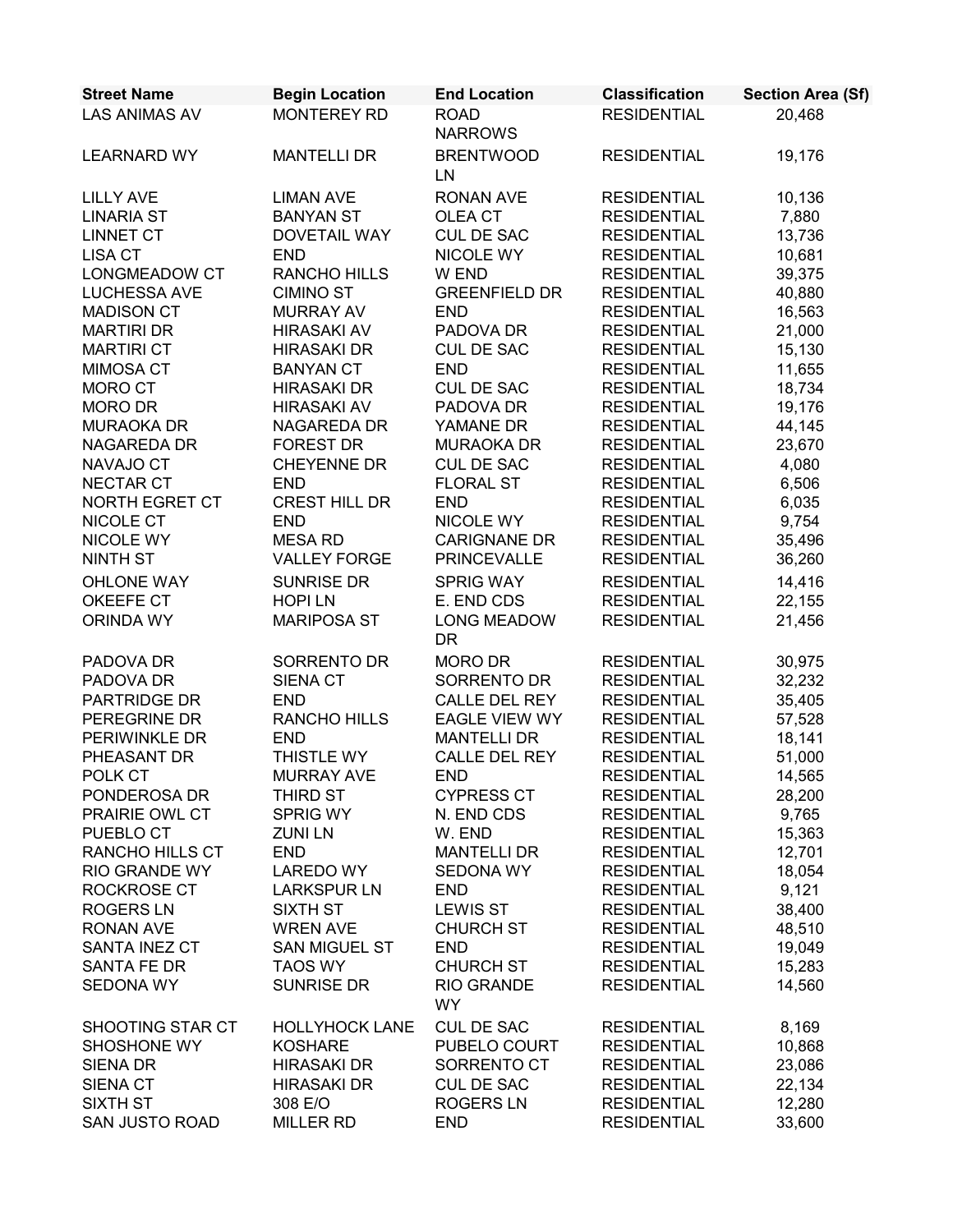| <b>Street Name</b>     | <b>Begin Location</b> | <b>End Location</b>                             | <b>Classification</b> | <b>Section Area (Sf)</b> |
|------------------------|-----------------------|-------------------------------------------------|-----------------------|--------------------------|
| <b>SOLANA DR</b>       | <b>VALBUSA DR</b>     | <b>LONGMEADOW</b><br><b>DR</b>                  | <b>RESIDENTIAL</b>    | 30,240                   |
| SOLEDAD ST             | 248' S/O LERMA        | <b>LERMALN</b>                                  | <b>RESIDENTIAL</b>    | 8,680                    |
| SORRENTO DR            | <b>HIRASAKI DR</b>    | PADOVA DR                                       | <b>RESIDENTIAL</b>    | 26,316                   |
| SPARROW GLEN WAY       | DOVETAIL WAY          | <b>SUNRISE DR</b>                               | <b>RESIDENTIAL</b>    | 22,168                   |
| <b>SPRIG WY</b>        | <b>SADDLER WY</b>     | RODEO DR                                        | <b>RESIDENTIAL</b>    | 29,308                   |
| ST FRANCIS CT          | <b>SAN MIGUEL ST</b>  | <b>END</b>                                      | <b>RESIDENTIAL</b>    | 19,308                   |
| <b>STONECRESS ST</b>   | <b>COUNTRY DR</b>     | <b>BANYAN ST</b>                                | <b>RESIDENTIAL</b>    | 44,919                   |
| <b>SUNFLOWER CIR</b>   | <b>WEST END</b>       | <b>STRAWBERRY</b><br>LN                         | <b>RESIDENTIAL</b>    | 8,580                    |
| <b>SUNFLOWER CIR</b>   | <b>STRAWBERRY LN</b>  | <b>COUNRTY DR</b>                               | <b>RESIDENTIAL</b>    | 30,460                   |
| <b>TAOS WAY</b>        | <b>RONAN AVE</b>      | <b>LA PRIMAVERA</b><br><b>WAY</b>               | <b>RESIDENTIAL</b>    | 22,417                   |
| <b>TAOS WAY</b>        | <b>TAOS WAY</b>       | <b>END</b>                                      | <b>RESIDENTIAL</b>    | 4,147                    |
| TEA TREE CT            | <b>CREST HILL WAY</b> | <b>END</b>                                      | <b>RESIDENTIAL</b>    | 13,234                   |
| <b>TEA TREE WY</b>     | <b>TEA TREE COURT</b> | <b>END</b>                                      | <b>RESIDENTIAL</b>    | 32,802                   |
| THIRD ST               | <b>COBBLESTONE</b>    | 470FT W/O                                       | <b>RESIDENTIAL</b>    | 57,750                   |
| <b>THIRD ST</b>        | <b>ISABELLA WY</b>    | COBBLESTONE<br><b>CT/THIRD ST</b><br><b>RAB</b> | <b>RESIDENTIAL</b>    | 12,000                   |
| COBBLESTONE            | THIRD ST              | THIRD ST                                        | <b>RESIDENTIAL</b>    | 4,160                    |
| <b>VALLEY FORGE DR</b> | <b>TENTH ST</b>       | NINTH ST                                        | <b>RESIDENTIAL</b>    | 21,941                   |
| <b>VALLEY OAKS DR</b>  | CREST HILL DR         | <b>RANCHO HILLS</b>                             | <b>RESIDENTIAL</b>    | 56,644                   |
|                        |                       | <b>DR</b>                                       |                       |                          |
| <b>VICKERY AVE</b>     | NIGHTINGALE DR        | <b>WREN AVE</b>                                 | <b>RESIDENTIAL</b>    | 22,750                   |
| <b>WEAVER CT</b>       | <b>END</b>            | <b>WOODWORTH</b><br><b>WY</b>                   | <b>RESIDENTIAL</b>    | 9,052                    |
| <b>WILDROSE CT</b>     | <b>SUNFLOWER CIR</b>  | <b>CUL DE SAC</b>                               | <b>RESIDENTIAL</b>    | 7,461                    |
| WILD IRIS DR           | SOUTH SIDE OF         | <b>LAVENDER WAY</b>                             | <b>RESIDENTIAL</b>    | 17,600                   |
| <b>WILLY CT</b>        | <b>MURRAY AV</b>      | <b>CUL DE SAC</b>                               | <b>RESIDENTIAL</b>    | 15,682                   |
| <b>WISTERIA DR</b>     | <b>HAWTHORNE ST</b>   | <b>THOMAS RD</b>                                | <b>RESIDENTIAL</b>    | 18,394                   |
| YUCCA CT               | <b>CHEYENNE DR</b>    | <b>CUL DE SAC</b>                               | <b>RESIDENTIAL</b>    | 4,000                    |
| <b>ZINNIA ST</b>       | <b>VIOLET WY</b>      | <b>MANTELLI DR</b>                              | <b>RESIDENTIAL</b>    | 10,656                   |
| <b>ZINNIA ST</b>       | <b>MANTELLI DR</b>    | <b>DAFFODIL PL</b>                              | <b>RESIDENTIAL</b>    | 27,710                   |
| <b>ZUNILN</b>          | <b>SUNRISE DR</b>     | PUEBLO CT                                       | <b>RESIDENTIAL</b>    | 23,902                   |
| <b>CAMINO ARROYO</b>   | <b>GILMAN RD</b>      | <b>ARROYO CIR</b>                               | <b>COLLECTOR</b>      | 27,342                   |
| <b>CARMEL ST</b>       | <b>FIRST ST</b>       | EL CERRITO WY                                   | <b>COLLECTOR</b>      | 46,332                   |
| <b>CHURCH ST</b>       | <b>SEVENTH ST</b>     | <b>FOURTH ST</b>                                | <b>COLLECTOR</b>      | 88,944                   |
| <b>CHURCH ST</b>       | <b>FOURTH ST</b>      | <b>FIRST ST</b>                                 | <b>COLLECTOR</b>      | 87,696                   |
| <b>CHURCH ST</b>       | <b>LAS ANIMAS AV</b>  | 100' N/O<br><b>HENNESSEY WY</b>                 | <b>COLLECTOR</b>      | 21,658                   |
| <b>FOURTH ST</b>       | SANTA THERESA         | <b>MILLER DR</b>                                | <b>COLLECTOR</b>      | 26,000                   |
| <b>FOURTH ST</b>       | <b>MILLER DR</b>      | <b>PRINCEVALLE</b><br><b>ST</b>                 | <b>COLLECTOR</b>      | 38,560                   |
| <b>KERN AVE</b>        | <b>MANTELLI DR</b>    | 429' N/O<br><b>MANTELLI DR</b>                  | <b>COLLECTOR</b>      | 19,305                   |
| <b>KERN AVE</b>        | 429' N. OF            | N CITY LIM                                      | <b>COLLECTOR</b>      | 42,490                   |
| <b>RANCHO HILLS DR</b> | <b>CARRIAGE DR</b>    | <b>VALLEY OAKS</b><br><b>DR</b>                 | <b>COLLECTOR</b>      | 40,005                   |
| <b>RENZLN</b>          | 1085' W. OF           | <b>CAMINO</b>                                   | <b>COLLECTOR</b>      | 60,760                   |
| <b>THIRD ST</b>        | PRINCEVALLE ST        | <b>CHURCH ST</b>                                | <b>COLLECTOR</b>      | 73,800                   |
| <b>THIRD ST</b>        | <b>CHURCH ST</b>      | <b>MONTEREY RD</b>                              | <b>COLLECTOR</b>      | 25,360                   |